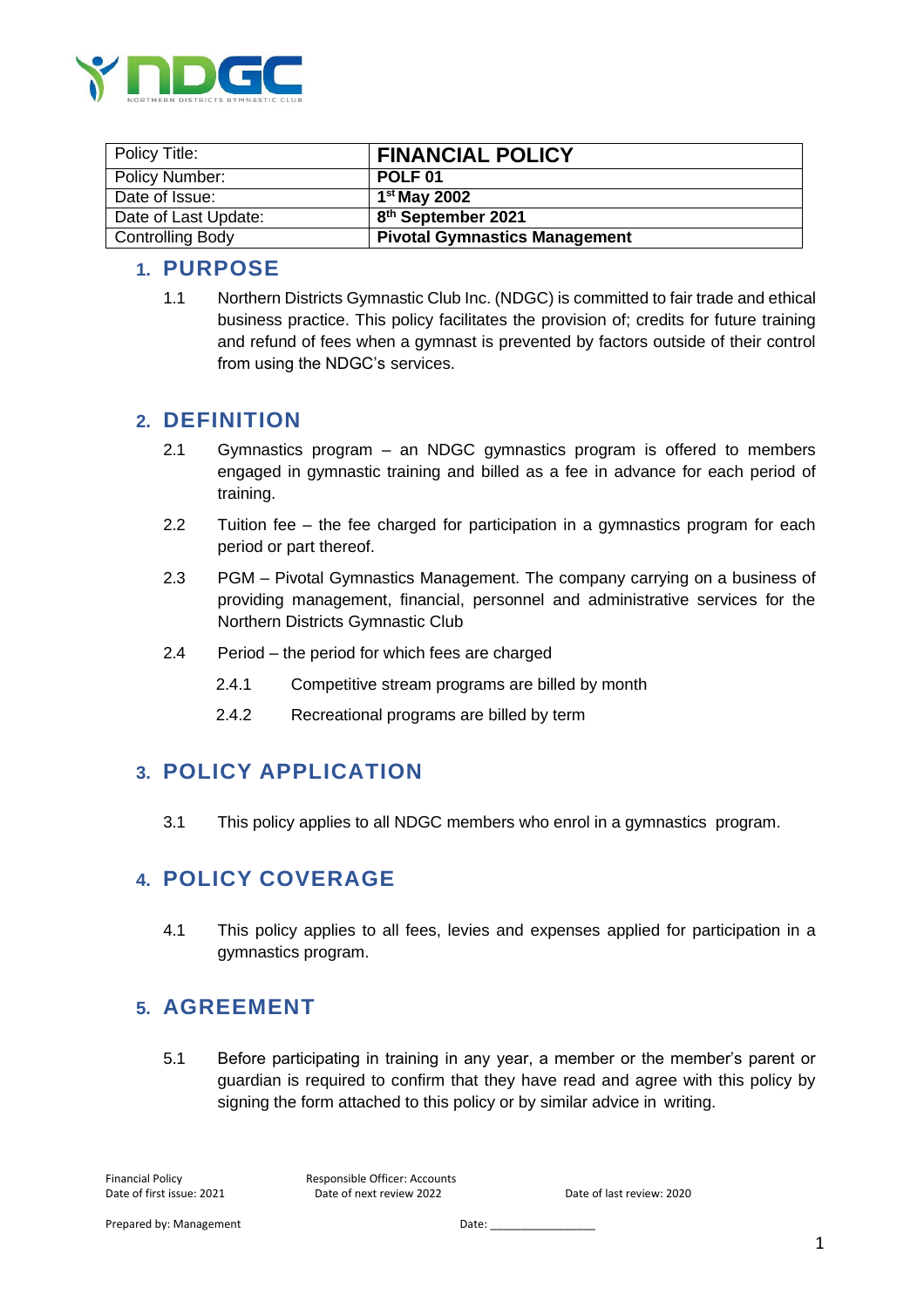# **6. TUITION FEES – Competitive program**

- 6.1 Management reserves the right to set and to change fees at its discretion.
- 6.2 Tuition fees must be paid in advance for participation in a gymnastics program for each period or part thereof.
- 6.3 Tuition fees are issued on or around the  $20<sup>th</sup>$  day of every month for competitive stream programs for the following month. The payment is due by the  $1<sup>st</sup>$  day of the following month. Any fees paid after the  $7<sup>th</sup>$  of the month will incur a \$35 administration fee. Any fees that remain outstanding beyond the 22<sup>nd</sup> of the month, the participant will be excluded from attending.
- 6.4 Tuition fees for gymnasts participating in a trial must be paid in advance of the trial.
- 6.5 Families with multiple participants enrolled in any gymnastics program at NDGC will receive tuition fee discounts as follows;
	- 6.51  $1<sup>st</sup>$  and  $2<sup>nd</sup>$  participant – no discount
	- $6.5.2$  $3<sup>rd</sup>$  participant – 10% discount
	- 6.5.3 4 4<sup>th</sup>, 5<sup>th</sup>, 6<sup>th</sup> ... particpants 20% discount
- 6.6 If a participant moves from one program to another, PGM will charge the tuition fee applicable to the new squad. The fee will apply from the first day of the calendar month after the move.
- 6.7 Provisions for Holidays Monthly fees for competitive program members are calculated as follows;
	- 6.7.1 Athletes are allocated 6 weeks equivalent of holiday hours (including Public holidays), thus are charged for 46 weeks of tuition divided into 12 equal monthly payments.

Monthly fee  $=$  (Hourly rate x hours per week) x 46 weeks

12 months

As scheduled holidays are factored into the fee structure there will be no discounts or changes to fee invoices during months that contain scheduled holidays. Inc. Christmas, Easter and other public holidays

For holidays taken outside the schedule please refer to point 8.2.3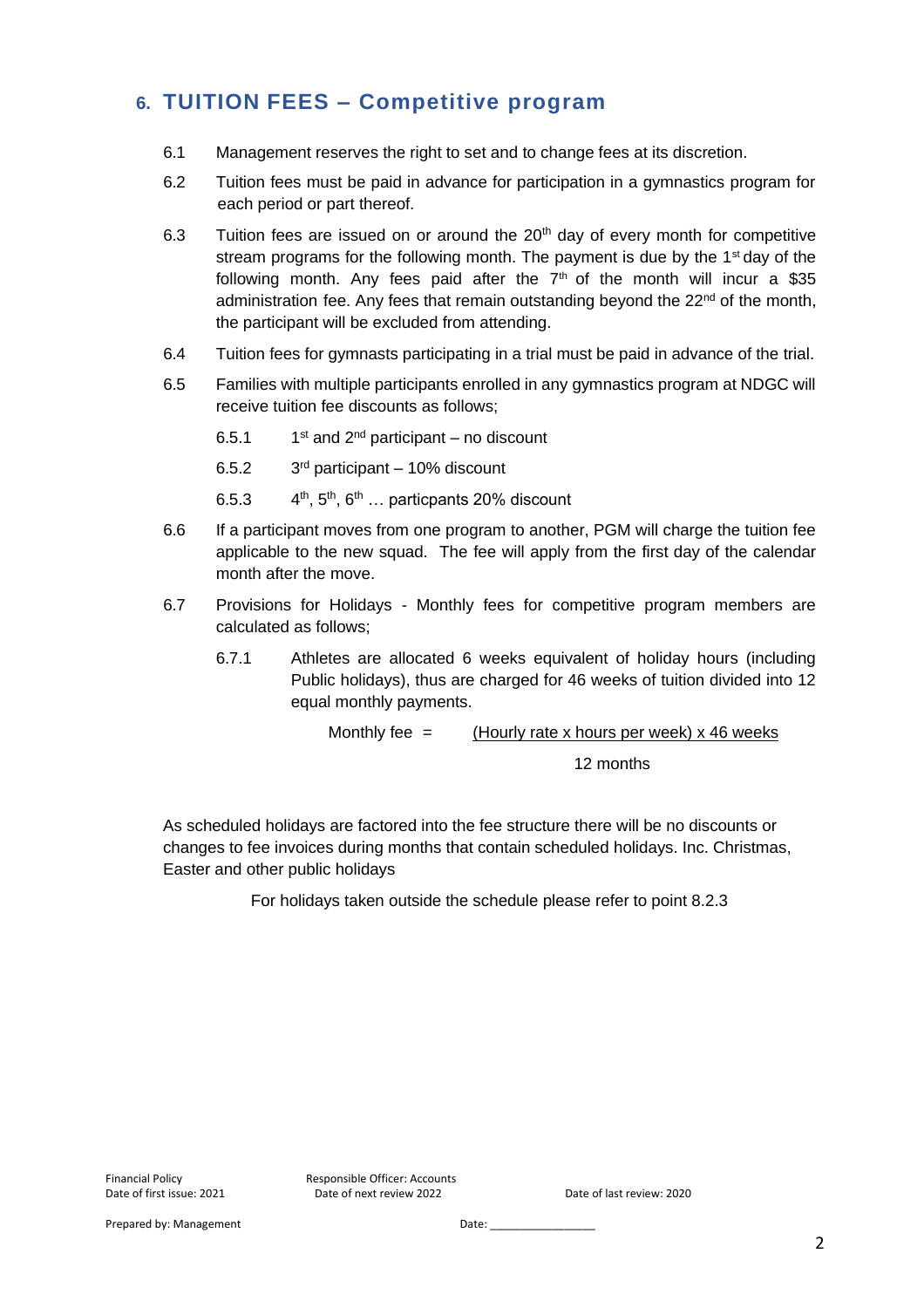# **7. TUITION FEES – Recreational**

- 7.1 Management reserves the right to set and to change fees at its discretion.
- 7.2 Tuition fees must be paid in advance for participation in a gymnastics program for each period or part thereof.
- 7.3 Tuition fees for gymnasts participating in a trial must be paid in advance of the trial.
- 7.4 Families with multiple participants enrolled in any gymnastics program at NDGC will receive tuition fee discounts as follows;
	- $7.4.1$  $1<sup>st</sup>$  and  $2<sup>nd</sup>$  participant – no discount
	- $7.4.2$  $3<sup>rd</sup>$  participant – 10% discount
	- $7.4.3$ 4<sup>th</sup>, 5<sup>th</sup>, 6<sup>th</sup> ... particpants 20% discount
- 7.5 If a participant moves from one program to another, PGM will charge the tuition fee applicable to the new program.
- 7.6 Term fees will be prorated when affected by public holidays

#### **8. FEE REBATES**

- 8.1 PGM/NDGC sets tuition fees for the program within which the member trains. Except as stated below, once a member has committed to a gymnastics program, fees are not reduced because the member is not able to attend all training sessions at their own option.
- 8.2 In response to an application in writing and at its sole discretion, Management may grant a fee rebate to a member:
	- 8.2.1 In year 11 or year 12 of high school or in tertiary education and participating in a modified gymnastics training program; or
	- 8.2.2 Any member taking holidays outside the scheduled squad holidays, being 4 weeks or more, must notify accounts 1 month prior to receive a 50 % reduction in fee's during the period away.
	- 8.2.3 Any Member injured and has clearance via Doctor, can apply for reduced hours to train at reduced fee rate. Doctor certificate applies. This must be supplied to both the personal coach and the accounts department.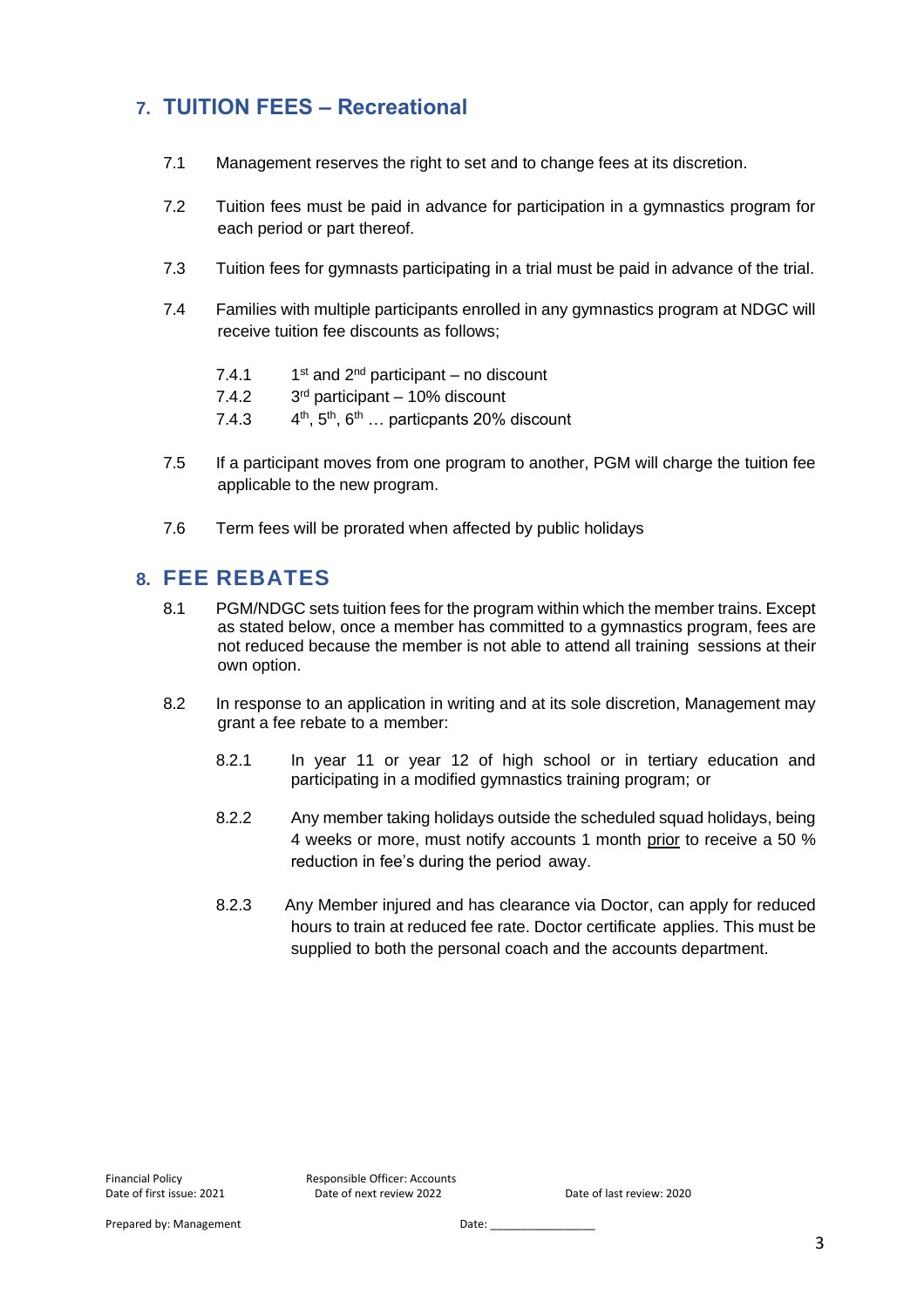### **9. MAKE UP SESSIONS**

- 9.1 Make up sessions for classes missed at the participants option, the following apply:
	- 9.1.1 Competitive Not applicable for Competitive Programs
	- 9.1.2 Recreational offered upon mutual agreement **if** availability exists within the same program and in the same term.

#### **10. FEE CREDITS AND REFUNDS**

- 10.1 **Competitive Squads** In response to an application in writing where appropriate, Management may at its sole discretion credit or refund tuition fees when;
	- 10.1.1 a member is unable to train for a period exceeding seven (7) consecutive days as a result of an injury or medical condition and provide a medical certificate to the athletes personal coach and the accounts department;
	- 10.1.2 in other circumstances.
- 10.2 Unless otherwise determined by PGM/NDGC, a sum credited or refunded under 10.1 will not include any component of tuition fees consisting of:
	- 10.2.1 Monies remitted or owing to another person or organisation;
	- 10.2.2 The annual registration fees
	- 10.2.3 Fees corresponding to training already provided during a period; and
	- 10.2.4 Applicable GST.
- 10.3 **Recreational classes** Lessons missed due to medical reasons and accompanied by a medical certificate to the accounts department, are eligible for a credit or refund.
- 10.4 Unless otherwise determined by PGM/NDGC, a sum credited or refunded under 10.3 will not include any component of tuition fees consisting of:
	- 10.4.1 Monies remitted or owing to another person or organisation;
	- 10.4.2 The annual registration fees
	- 10.4.3 Fees corresponding to training already provided during a period; and
	- 10.4.4 Applicable GST.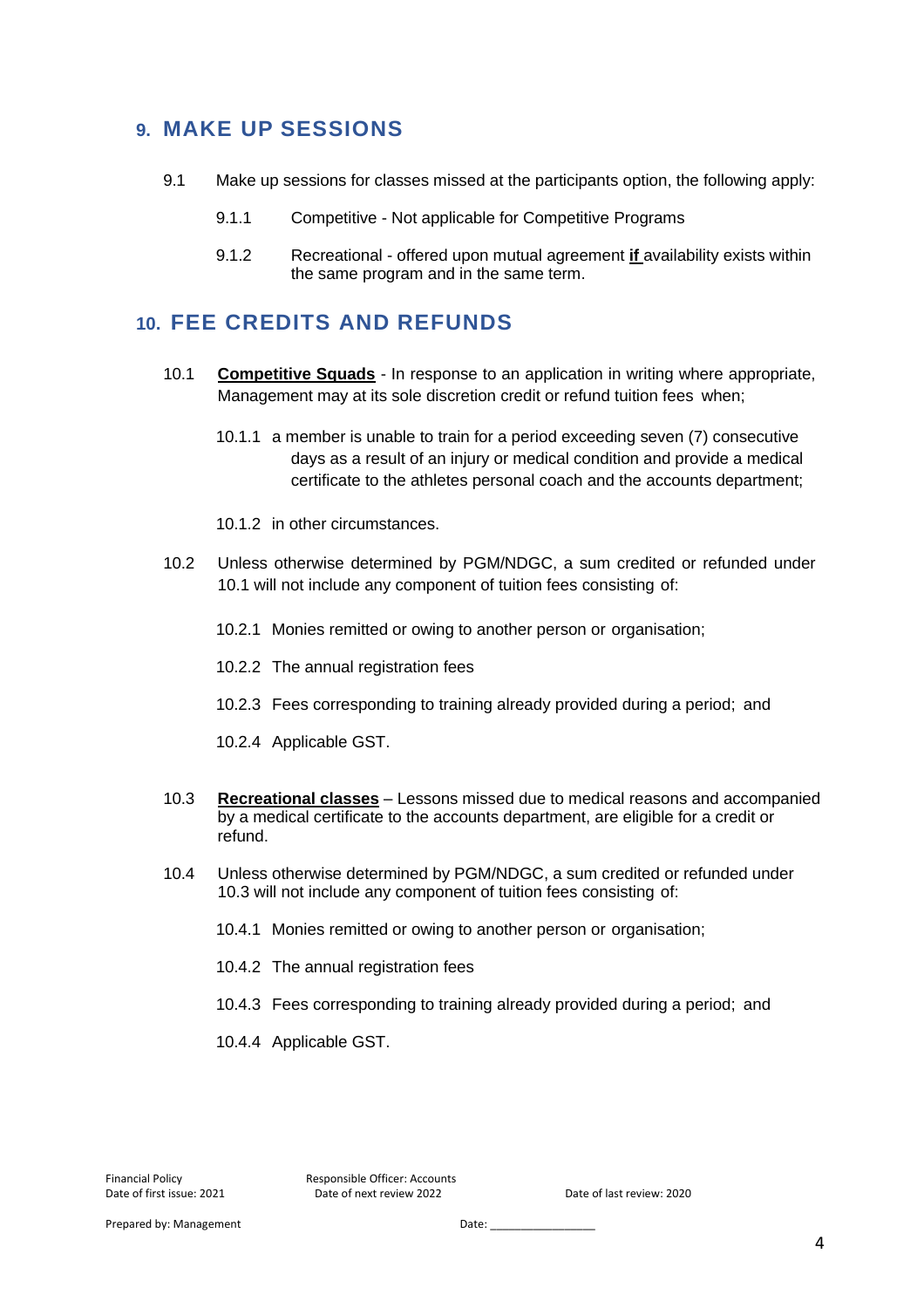### **11. TERMINATION OF MEMBERSHIP AND WITHDRAWAL FROM TRAINING**

- 11.1 A member participating in a competitive program must give written notice of intention to the club one (1) week in advance of termination or withdrawal. This must be supplied to the coach and the accounts department.
- 11.2 A member who has provided their intention under 12.1 may continue to train for that one (1) week at the coach's discretion.
- 11.3 If a member gives less than one (1) weeks written notice the member must pay the club those fees applicable to the additional period required to constitute one (1) week's written notice.
- 11.4 If a member does not give any written notice, the member must pay fees for that month of the member's last attendance.
- 11.5 Those who have their membership terminated will not be entitled to a refund
- 11.6 A member or former member must pay fees due under 11.3 or 11.4 within one (1) month after the issue of the PGM's invoice.

#### **12. FEES IN ARREARS**

- 12.1 A member who has an outstanding account for a period in excess of twenty-one (21) days of an invoice being due, will be issued with a suspension notice which means the gymnast will not be entitled or permitted to represent the NDGC or participate in NDGC gymnastic activities including:
	- 12.1.1 Training, clinics, displays and other NDGC events and activities; and
	- 12.1.2 Competitions and testing, inclusive of state, national or international teams.
- 12.2 A member will be entitled and permitted to resume to gymnastic activities when the outstanding monies are paid, and the account is up to date.

*PGM may at its discretion refuse to renew the registration of a member with an outstandanding Debt*

#### **13. DEBT RECOVERY**

13.1 PGM may at its discretion commence proceedings or engage debt collectors to recover fees outstanding for a period in excess of thirty (30) days. The expense of debt recovery will be a cost to the member or former member and will be added to the amount of any outstanding fees.

Financial Policy Responsible Officer: Accounts Date of first issue: 2021 Date of next review 2022 Date of last review: 2020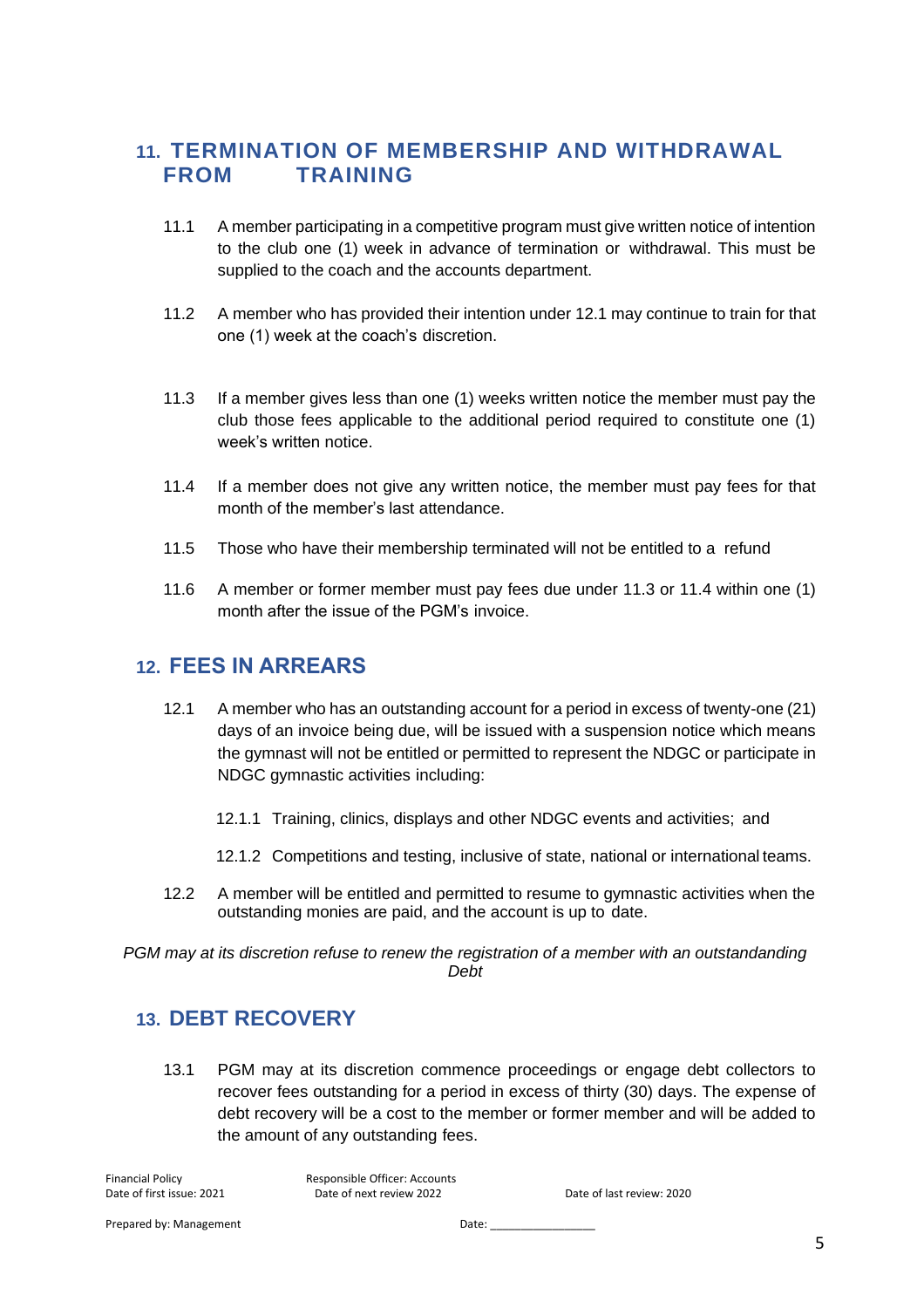### **14. CONFIDENTIALITY**

- 14.1 PGM will keep confidential the financial status and the financial records of a member except when it is:
	- 14.1.1 Necessary to reveal that information as part of a process to recover monies or other administrative process of PGM; or
	- 14.1.2 Required by la

Financial Policy **Responsible Officer: Accounts**<br>Date of first issue: 2021 **Date of next review 2022** Date of next review 2022 Date of last review: 2020

Prepared by: Management Date: \_\_\_\_\_\_\_\_\_\_\_\_\_\_\_\_\_